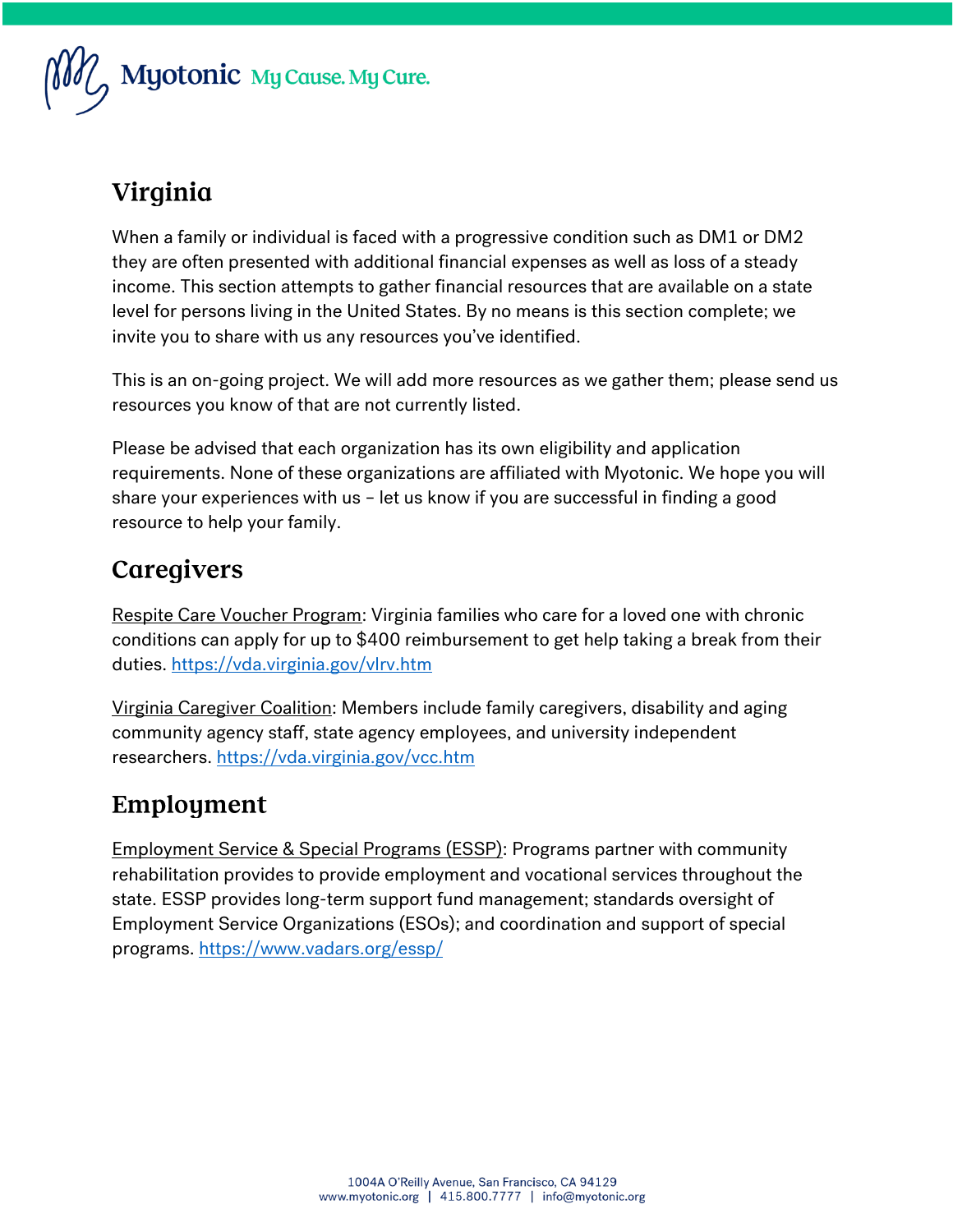

Pre-Employment Transition Services (Pre-ETS): offer students with disabilities an early start at career exploration and preparation for adult life. Beginning at age 14, students with disabilities can connect with the Division of Rehabilitation Services (DARS) for Pre-ETS. Topics covered through Pre-ETS include: career exploration work-based learning experiences; exploration of education and training programs for after high school; workplace readiness training to develop social and independent living skills; and selfadvocacy.<https://www.vadars.org/drs/transitionservices.htm#pre>

SNAP Employment & Training Program (SNAPET): the federal government requires states to design and operate an employment and training companion to SNAP. In Virginia the program is known as SNAPET. Program participation is voluntary. However, those individuals who are not expect from work registration and who have their benefits timelimited have an opportunity to extend SNAP by choosing to participate in the SNAPET program, where offered. Not participating can prevent SNAP recipients from receiving services that could help them find and keep employment. <https://www.dss.virginia.gov/benefit/snap.cgi>

#### Unemployment Insurance (UI):<https://www.vec.virginia.gov/unemployed>

Vocational Rehabilitation (VR) Program: The Consumer Vocational Rehabilitation (VR) program helps people with disabilities get ready for, find, and keep a job. It helps to increase their ability to live independently in their communities. The Consumer VR program works with individuals with every type of disability. VR services include but are not limited to, vocational counseling, training, and job placement. <https://www.vadars.org/drs/vr/>

#### **Financial Resources**

Auxiliary Grant (AG) Program: provides financial assistance to eligible individuals with Supplemental Security Income (SSI) and other low-income aged, blind, and disabled individuals interested in residing in a Department of Social Services licensed Assisted Living Facility or a local department of social services approved Adult Foster Care Home. The grant supplements the individual's income to pay the established AG rate. <https://www.vadars.org/aps/AuxGrants.htm>

Child Care Services: financial assistance is provided to eligible families to help with the cost of child care so they can work or attend education programs. <https://www.dss.virginia.gov/family/cc/assistance.cgi>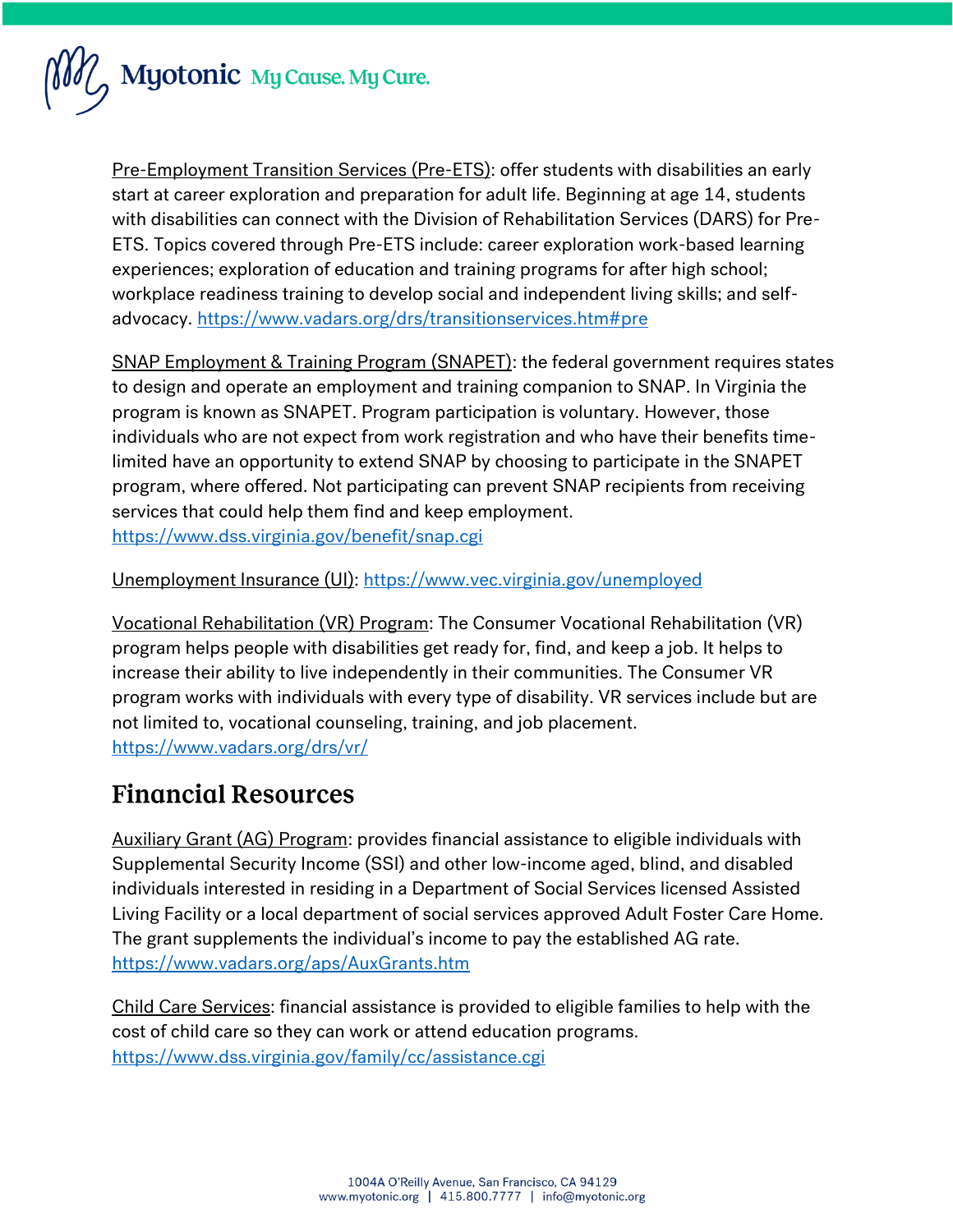

Temporary Assistance for Needy Families (TANF): TANF provides eligible families with a monthly cash payment to meet their basic needs. For eligibility information, visit [https://www.dss.virginia.gov/benefit/tanf/.](https://www.dss.virginia.gov/benefit/tanf/)

### Food/Nutrition

Child and Adult Care Food Program (CACFP): provides nutritious meals and snacks that contribute to the wellness, healthy growth, and development of young children, and the health and wellness of older adults and chronically impaired disabled persons. <http://www.vdh.virginia.gov/child-and-adult-care-food-program/>

Farm Market Fresh for Seniors: and WIC Program is a federal nutrition program offered in certain areas of the Commonwealth where benefit checks are provided to individuals to purchase locally grown produce from farmers certified by the Virginia Department of Agriculture and Consumer Services.<https://vda.virginia.gov/sfmnp.htm>

Supplemental Nutrition Assistance Program (SNAP): can be used like cash to buy eligible food items for authorized retailers. A SNAP account is established for eligible households and automatic deposits are made into the account each month. To access the account an EBT Card will be used.<https://www.dss.virginia.gov/benefit/snap.cgi>

Women, Infants and Children (WIC): is a supplemental nutrition program for pregnant women, breastfeed women, women who had a baby within the last six months, infants, and children under the age of five. The WIC program provides breastfeeding support, nutrition education, referrals to appropriate health agencies, and nutritious foods for eligible applicants.<https://www.myvawic.org/>

## Housing

Emergency Home and Accessibility Repair Program (EHARP): provides funds to remove urgent, emergency health and safety hazards. It also addresses physical accessibility barriers for low-income Virginians.<https://www.dhcd.virginia.gov/eharp>

Energy Assistance (EA): The purpose of this program is to help eligible low-income households offset expenses associated with heating and/or cooling their home. <https://www.dss.virginia.gov/benefit/ea/>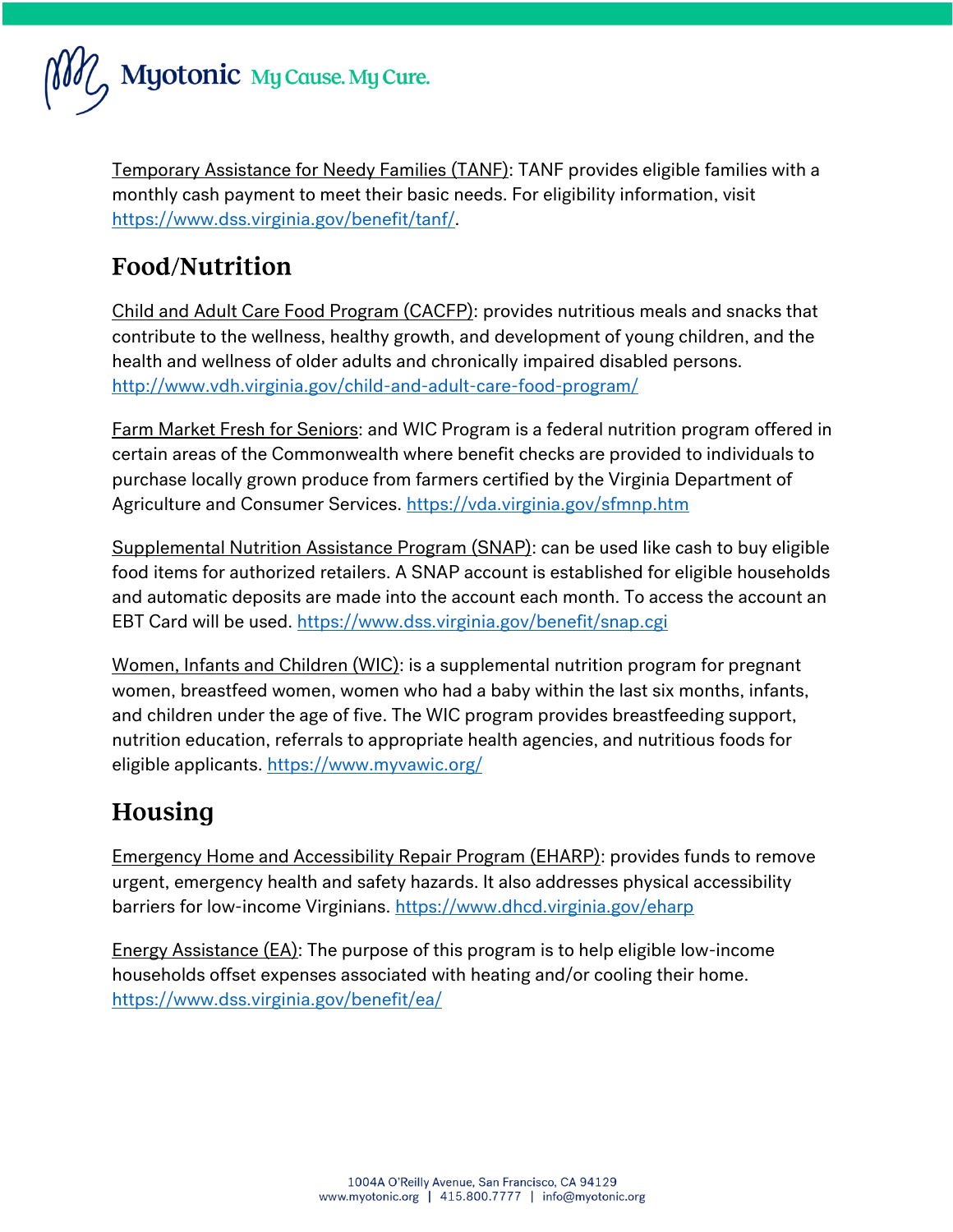

Rural Homeowner Rehabilitation Program: provides federal HOME funding to eligible subrecipient organizations to administer local owner-occupied housing rehabilitation programs targeted to low-and moderate-income homeowners in non-entitlement areas of the commonwealth.<https://www.dhcd.virginia.gov/rural-rehab>

Weatherization Assistance Program (WAP): provides funds to install measures that reduce residential heating and cooling costs for low-income families and enhance the health and safety of residents. The program provides repairs and improvements to home heating and cooling systems and provides for the installation of energy-saving measures in the house, such as insulation and air sealing.<https://www.dhcd.virginia.gov/wx>

Virginia Homeless Solutions Program (VHSP): is a Homeless and Special Needs Housing (HSNH) funding source that supports the development and implementation of localized emergency crisis response systems with housing-focused coordinated community-based activities.<https://www.dhcd.virginia.gov/vhsp>

## Living with Disabilities and/or Elderly

Centers for Independent Living (CILs): are non-residential places of action and coalition designed and operated by people living with disabilities. CILs work with individuals to promote leadership and independence. Services include: advocacy, peer counseling, independent living skills training, information and referral, and transition services for youth, people living in institutions, and services that prevent institutionalization. <https://www.vadars.org/cbs/cils.htm>

Early Periodic Screening, Treatment, and Diagnosis (EPSDT) Services for Children: Children under the age 21 who are eligible for Medicaid or FAMIS Plus have the right to have regular free well child check-ups as part of EPDST services. [https://www.dss.virginia.gov/files/division/bp/medical\\_assistance/intro\\_page/covered\\_gr](https://www.dss.virginia.gov/files/division/bp/medical_assistance/intro_page/covered_groups/children_under_19/screening.pdf) [oups/children\\_under\\_19/screening.pdf](https://www.dss.virginia.gov/files/division/bp/medical_assistance/intro_page/covered_groups/children_under_19/screening.pdf)

Long-Term Care Ombudsman: Ombudsmen advocate for older persons receiving long term care services, whether the care is provided in a nursing home or assisted living facility, or through community-based services to assist persons still living at home. Ombudsmen provide older Virginians, their families and the public with information, advocacy, and assistance to help resolve care problems.<https://www.elderrightsva.org/>

Long Term Rehabilitation Case Management (LTRCM): assists people with severe physical and sensory disabilities to build a quality of life of their choosing through self-direction, support, and community resources.<https://www.vadars.org/cbs/ltcrm.htm>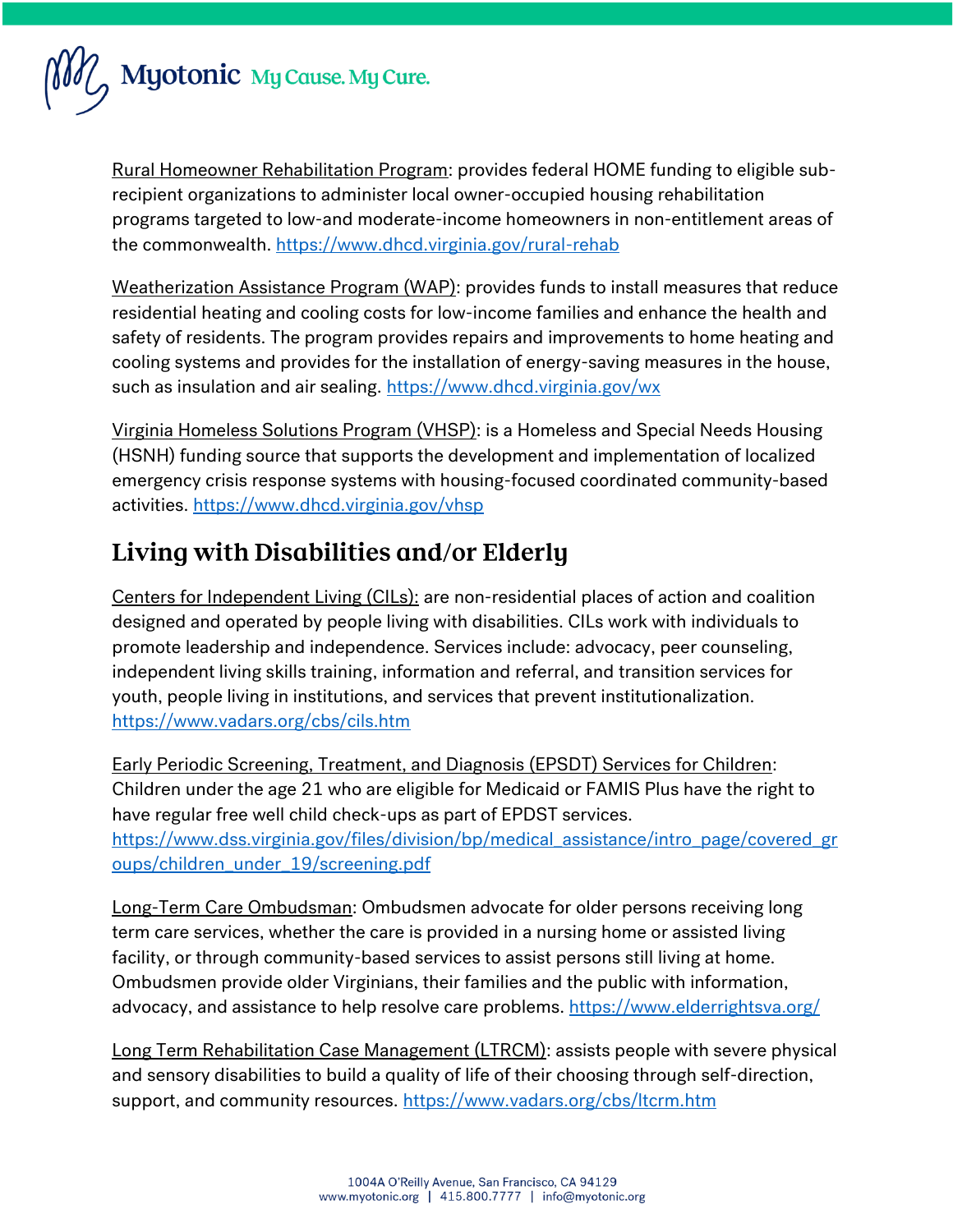

Personal Assistance Services: This program provides consumer-directed personal assistance services to persons with significant physical disabilities who need assistance in performing daily living activities related to employment or community living. <https://www.vadars.org/cbs/pas.htm>

Social Security Disability Insurance (SSDI): This program requires a person with a disability to have worked for a substantial period in employment covered by Social Security. Beginning at age 18, a dependent, adult child of a worker who is retired, disabled or deceased, may be eligible for benefits if the child became permanently disabled before age 22. Benefits also may be paid to a widow or surviving divorced spouse. SSDI is funded through the Social Security Trust Fund. <https://www.virginiadds.org/>

Supplemental Security Income (SSI): This federally funded program is based on financial need- it is not necessary for persons with disabilities to have worked under Social Security. Basic medical criteria for eligibility are the same for both SSI and SSDI. Recipients of benefits under both programs also may be eligible for Medicaid or Medicare benefits.<https://www.virginiadds.org/>

Virginia Assistive Technology System (VATS): is to ensure that Virginians of all ages and abilities can acquire the appropriate, affordable assistive and information technologies and services they need to participate in society as active citizens.<http://www.vats.org/>

Virginia's Medicaid Waivers for Persons with Disabilities, Their Parents, and Caregivers: [https://www.dss.virginia.gov/files/division/bp/medical\\_assistance/intro\\_page/covered\\_gr](https://www.dss.virginia.gov/files/division/bp/medical_assistance/intro_page/covered_groups/children_adults_ltc/ltc_waiver.pdf) [oups/children\\_adults\\_ltc/ltc\\_waiver.pdf](https://www.dss.virginia.gov/files/division/bp/medical_assistance/intro_page/covered_groups/children_adults_ltc/ltc_waiver.pdf)

## Medical/Health-Related

Commonwealth Coordinated Care Plus (CCC Plus): is a new statewide Medicaid managed long term services and support programs that services approximately 210,000 individuals with complex care needs, through an integrated delivery model, across the full continuum of care. Enrollment into CCC Plus is required for qualifying populations. For more information, visit [https://www.dmas.virginia.gov/#/cccplus.](https://www.dmas.virginia.gov/#/cccplus)

COVID-19 Resources:<https://www.virginia.gov/coronavirus/>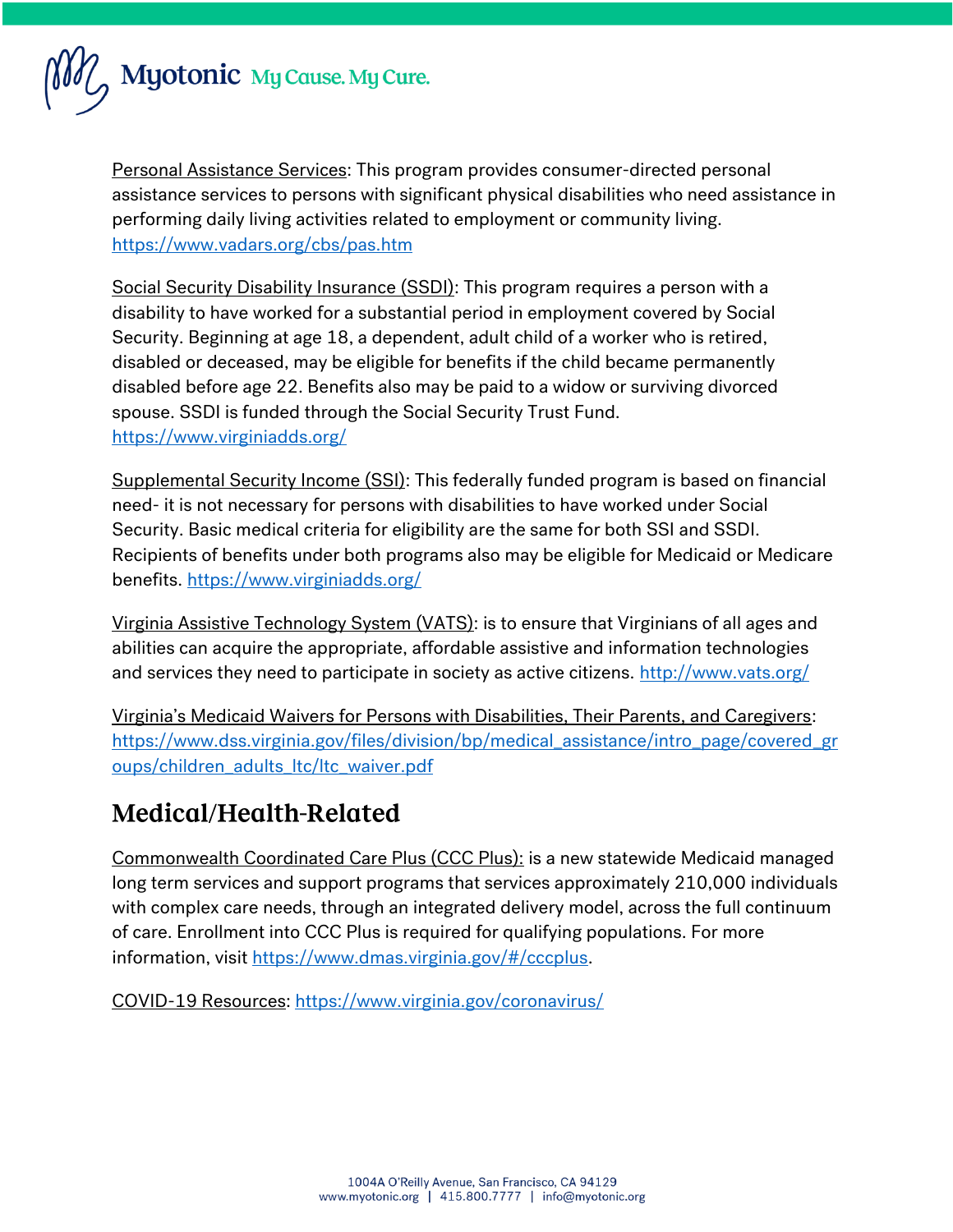

FAMIS: is Virginia's health insurance program for children. It makes health care affordable for children of eligible families. FAMIS covers all the medical care growing children need to avoid getting sick, plus the medical care that will help them if they do get sick or get hurt.<https://coverva.org/famis/>

FAMIS MOMS: Provides full coverage benefits while a woman is pregnant and for two months following the birth of her baby. Additionally, pregnant women may be eligible for full coverage under Medicaid. Visit the following sites for more information: <https://coverva.org/famismoms/> and [https://coverva.org/medicaid/#mpw.](https://coverva.org/medicaid/#mpw)

Long Term Services and Support Resources:<https://www.dmas.virginia.gov/#/ltss>

Medallion 3.0 Medicaid Managed Care: is a state program that provides its members with access to preventive and coordinated care. In managed care, you become a member of a managed care organization. For more information, visit [https://www.dmas.virginia.gov/#/med3.](https://www.dmas.virginia.gov/#/med3)

Medallion 4.0 Transition:<https://www.dmas.virginia.gov/#/med4>

Medicaid: is a jointly funded, Federal-State health insurance program for low-income and needy people. It covers children, the aged, blind, and/or disabled and other people who are eligible to receive federally assisted income maintenance payments. A separate application for Medicaid must be filed through the Virginia Department of Social Services (DSS).

[https://www.dmas.virginia.gov/files/links/221/Medicaid%20At%20A%20Glance%2020](https://www.dmas.virginia.gov/files/links/221/Medicaid%20At%20A%20Glance%202020%20FINAL%201_29_20.pdf) [20%20FINAL%201\\_29\\_20.pdf](https://www.dmas.virginia.gov/files/links/221/Medicaid%20At%20A%20Glance%202020%20FINAL%201_29_20.pdf)

Virginia Insurance Counseling and Assistance Program (VICAP): The VICAP program can assist you with free, unbiased, confidential counseling to compare insurance plan options. Individual counseling assistance is available through the VICAP. <https://vda.virginia.gov/vicap.htm>

Virginia Medicaid Preferred Drug List (PDL) Fee-for-service: <https://www.dmas.virginia.gov/#/prescriptiondrug>